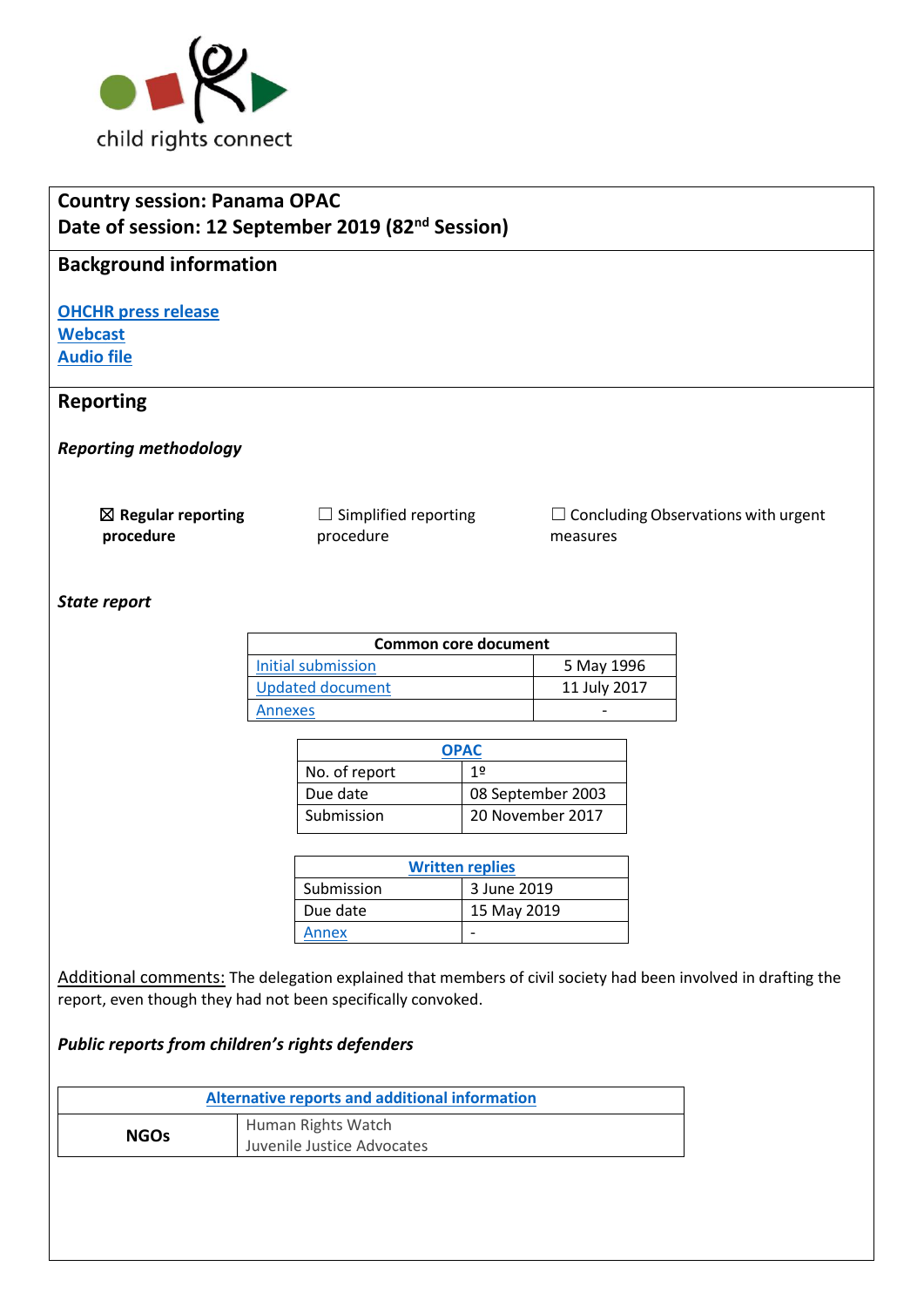

## **State delegation**

The [delegation of Panama](https://tbinternet.ohchr.org/Treaties/CRC/Shared%20Documents/PAN/INT_CRC_LOP_PAN_29866_S.pdf) consisted of representatives of the National Secretariat for Childhood, Adolescence and Families, the National Commission for Human Rights, the Ministry of External Relations, and the Permanent Mission of Panama to the United Nations Office at Geneva.

# **CRC Committee's Rapporteurs**

| Name & Last Name          | Country     |  |
|---------------------------|-------------|--|
| Sidikou Aissatou Alassane | Niger       |  |
| Philip Jaffé              | Switzerland |  |

### **Dialogue description**

#### I. Character of the dialogue

The atmosphere of the dialogue was constructive, open and cooperative. The quality of the dialogue was well coordinated, and the State delegation provided detailed and honest answers to the Committee members' questions.

#### II. General assessment made by the Committee

The Committee appreciated the efforts made by the State - it had ratified the Convention as well as its Optional Protocols – but regretted the hard part remained, namely, to find the best way to implement them. However, the dialogue was there to reinforce actions that contributed to the implementation of the OPAC and the Committee commended the Government for having a forward-looking, proactive way of identifying and filling gaps.

#### III. Main issues discussed:

- **Recruitment of children:** Panama is one of the few countries that did not have a standing armed force. There were no armed forces and therefore no recruitment of children. However, the delegates were asked to confirm that there was no exception to the age requirement for persons wishing to join Panama's civil security forces. The State Party replied that the organic laws of the security forces require any person to be over the age of 18 as a requirement for joining them. Regarding the reports of recruitment of children by non-State armed groups at the border, including Afro-descendants and indigenous children, the Committee asked if the State party intended to promulgate an explicit ban on the recruitment of children in non-State armed groups, including private security forces. Panama replied that the strict provisions of article 448 of the Criminal Code, which criminalize recruiting children, includes prohibition of recruitment of children by civil security forces. Regarding private security agencies, there is a clear requirement to be 21 years of age to participate in the activities of such agencies.
- **Asylum-seeking and refugee children:** There are no armed conflicts in Panama, however, as it is a destination for asylums seekers, the Committee asked which measures have been taken to identify and support children who might have been involved or used in hostilities. The delegation explained that, in 2018, the Government had adopted a protocol to attend to the needs of children under international protection. This protocol sought to establish guidelines on how to best determine the best interest of the child and identify if a child being supported was a victim of armed conflict. The Government was developing an Inter-Institutional Protocol for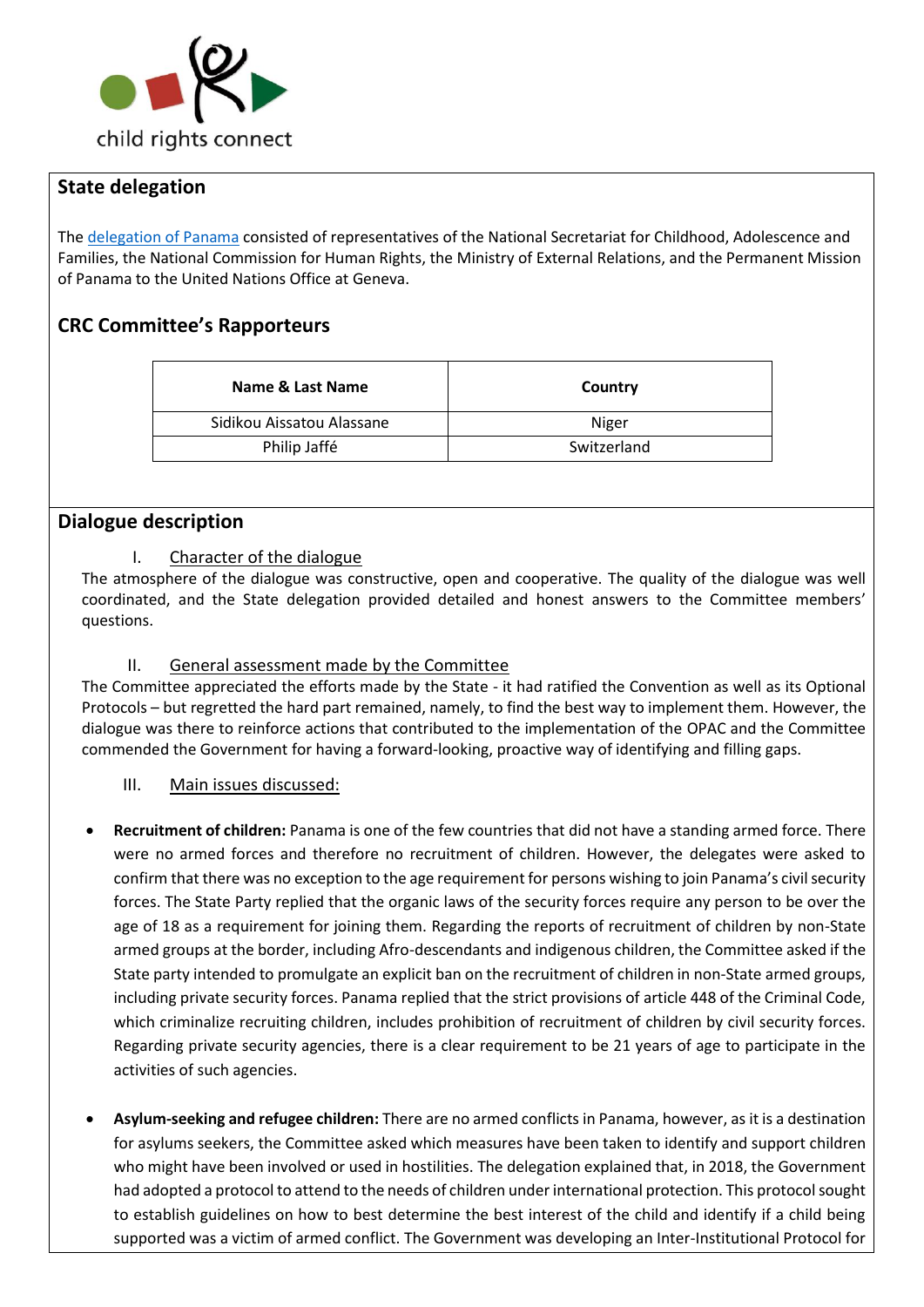

the comprehensive protection of children and adolescents in the context of international migration. Director of the National Secretariat for Childhood, Adolescence and Families, said that children who had been victims of armed conflict were treated on the same footing as any child in Panama and received specific support. Programmes were carried out in schools and communities in that regard. In terms of the border-prevention, measures have been taken to create a special unit for children and adolescent in coordination with the National Secretariat. The delegation explained that border patrol agents were provided with specific training on the rights and needs of children and adolescents. Education on human rights is obligatory in the police academy. To reach the higher ranks in the police force, a certain number of hours of specialized training in human rights was mandatory.

• **Child participation:** The Committee requested information about children who acted as human rights defenders and, more broadly, on children's participation in social and political affairs. The experts asked Panama if it was equipped with a children's parliament at the national level or another mechanism allowing for the national representation of children. Panama replied that they supported the creation of advisory councils at local level for children and adolescents as a participation mechanism and recognized the need to establish a children's parliament to ensure children participation at all levels.

## **Recommendations of the Committee**

In its Concluding [Observations,](https://tbinternet.ohchr.org/_layouts/15/treatybodyexternal/Download.aspx?symbolno=CRC%2fC%2fOPAC%2fPAN%2fCO%2f1&Lang=en) the Committee drew attention concerning the following areas:

- **Coordination:** The Committee recommends Panama to establish an efficient body at a high level with sufficient authority and a strong mandate to coordinate all activities related to the implementation of the Optional Protocol at the cross-sectoral, national, provincial and local levels. The State party should ensure that such a coordinating body is provided with the necessary human, technical and financial resources for its effective operation.
- **Allocation of resources:** The Committee recommends the State party: enhancing its efforts to make the principles and provisions of the Optional Protocol widely known to the members of the security services and the public at large, in particular in a child-friendly manner for children and their families; ensuring training on the harmful effects of all the offences referred to in the Protocol and on preventive measures to combat them and strengthening the active and systematic consultation with children, in the promotion and implementation of children's rights, including their participation in the follow-up to the concluding observations of the Committee and the preparation of the next periodic report.
- **Data:** The Committee recommends Panama providing the Committee, in its next periodic report under the Convention, with up to date and disaggregated data on asylum-seeking, refugee, migrant and unaccompanied children who enter the State party and may have been recruited or used in hostilities abroad.
- **Dissemination and awareness-raising:**

The Committee recommended the State party to enhance its efforts to make the principles and provisions of the Optional Protocol widely known, in particular in a child-friendly manner for children and their families and to strengthen efforts to actively and systematically consult children, including through representative nongovernmental organizations and children's associations, in the promotion and implementation of children's rights, including by ensuring their participation in the follow-up to the concluding observations of the Committee and the preparation of the next periodic report.